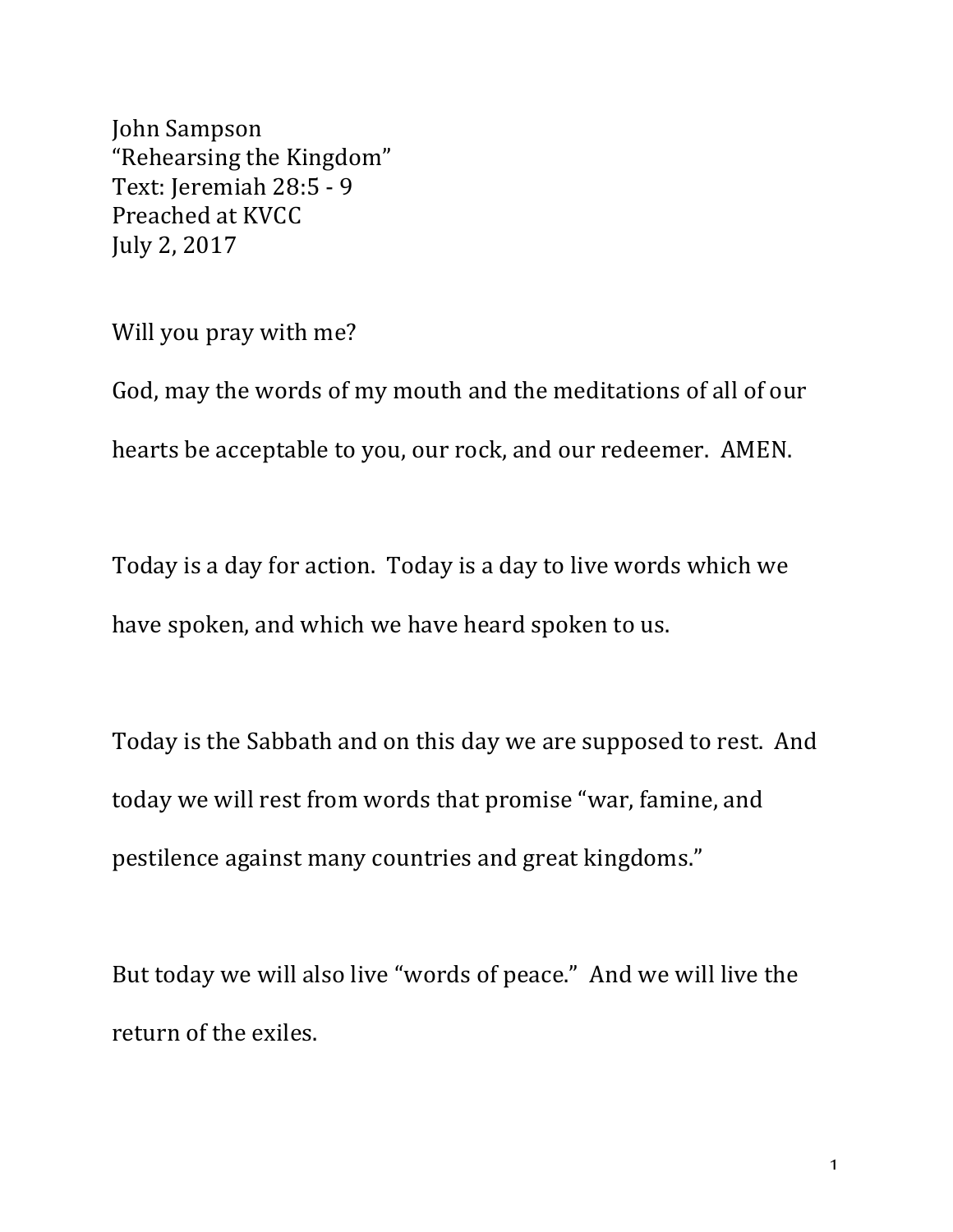For today is the day when we celebrate our communion, with each other, and with God.

In worship over the past couple of weeks we have been reflecting on what it means to be a welcoming community. Our church is beginning to consider going through the Open and Affirming process that will more deeply and more explicitly welcome sexual and gender minorities, people who have traditionally been shunned by the church.

But we haven't stopped there in our imaging of an ever greater welcoming.

We've also considered the ways in which we may be called to more radically and inclusively welcome those of different ability, to open ourselves to a spectrum of mental and physical capacity within our worship, and our wider church community.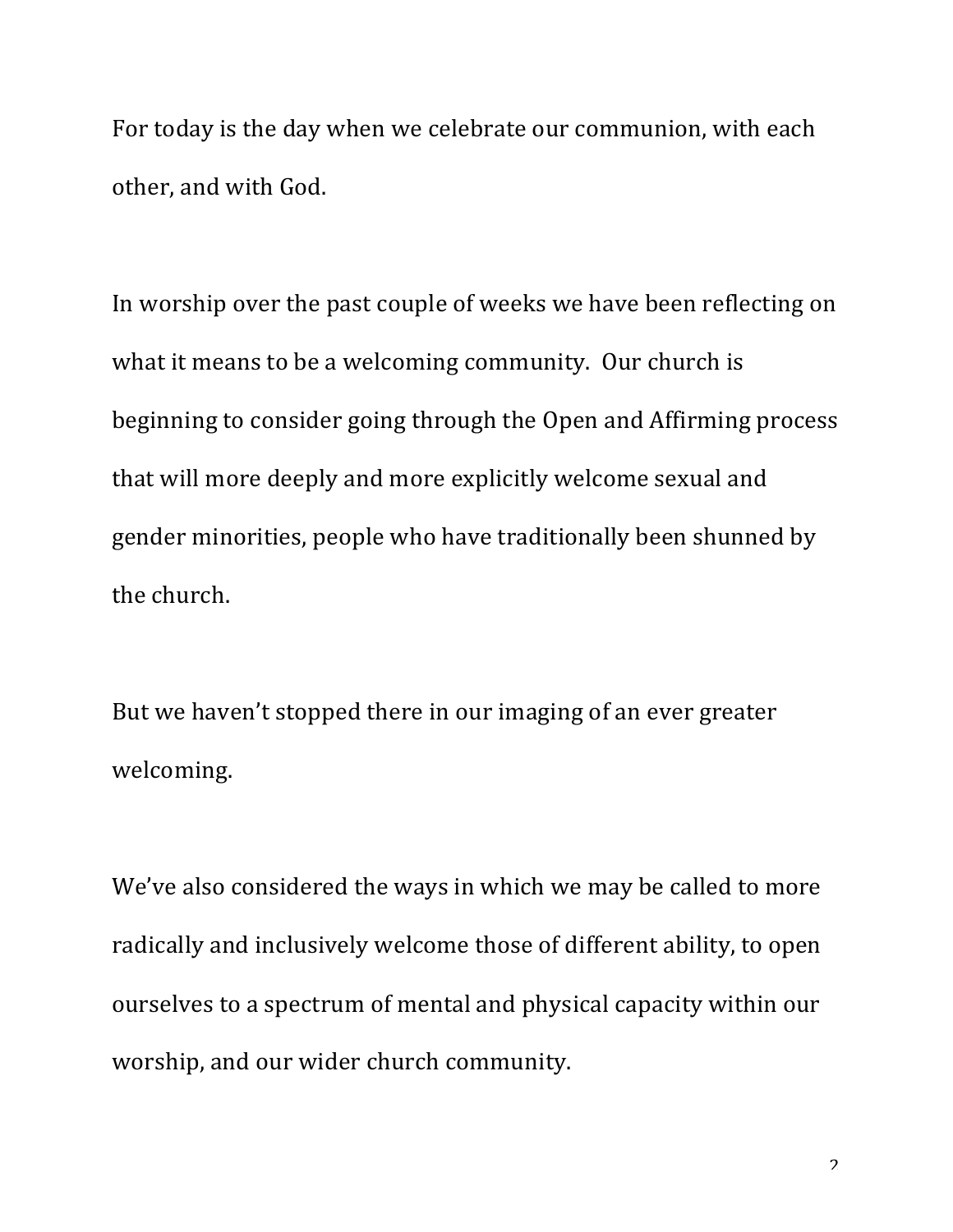And last week we considered opening our welcome in another direction, to include those within our town who thirst for a spiritual home and may not feel welcome in **this** spiritual home. I challenged those present in worship last Sunday to reach out and invite friends and neighbors to join us here today not for our benefit, but as an expression of God's call of love and desire to be in communion with all of her children. If you are new to this church, or haven't been here in a while, welcome!

Over the past couple of weeks we have heard words of invitation, and words of welcome. Today the words are released and we live into the welcome. We live into the welcome around this table.

I have mentioned before that we can understand our worship as a form of spiritual boot camp. It's a place we can try out, and practice the message of Jesus and the prophets. And then we can take what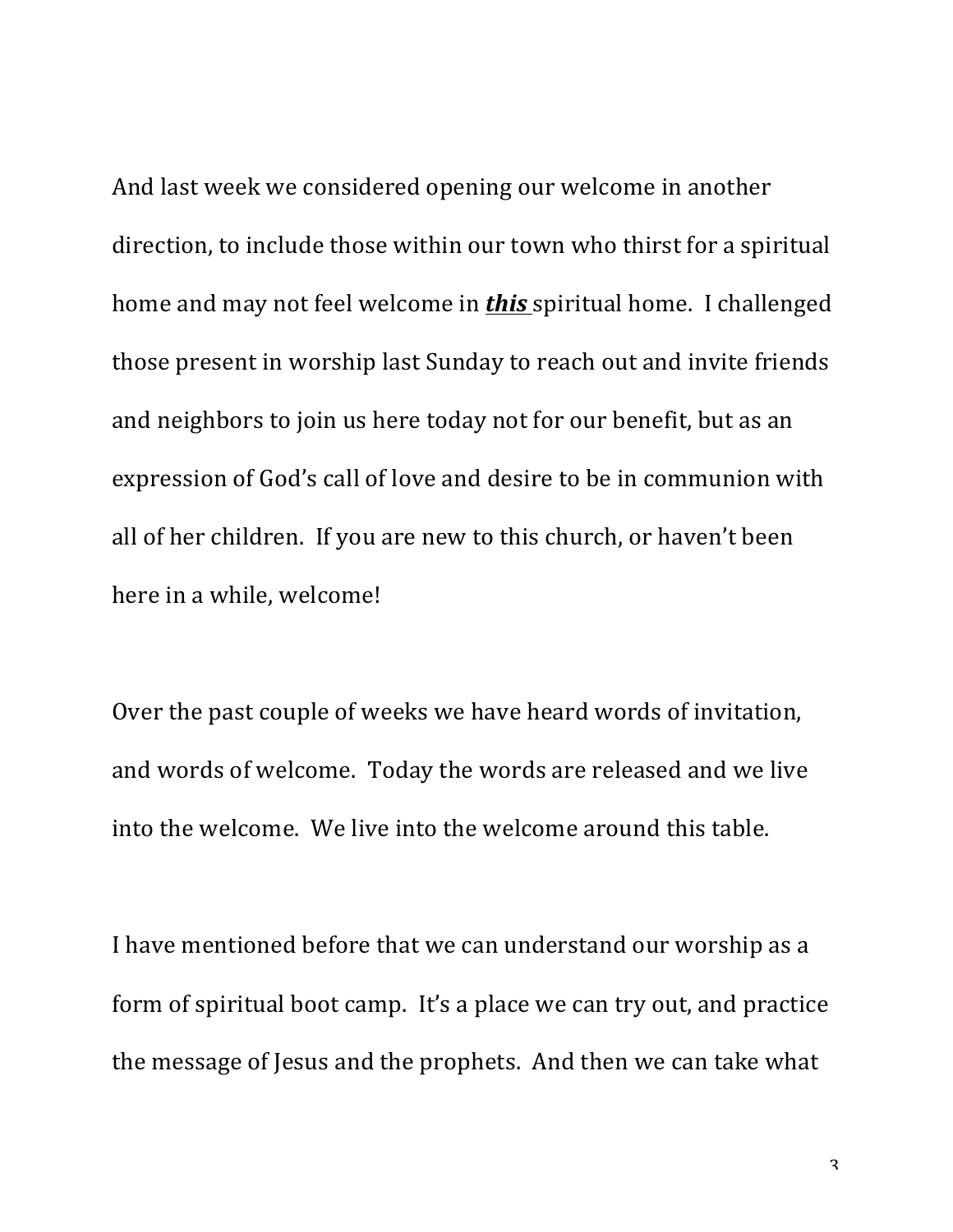we have learned here out into the world. If we don't get it this Sunday, no worries. There is next Sunday, and the Sunday after that, and the Sunday after that, until the end of the world.

But before the end of the world we have this Sunday. This day to learn and practice something new about God's welcome.

Why are you here today?

A simple question. But is the answer as simple? You may respond you are here because someone in the congregation invited you, or that you always come to church on Sunday, or that you want to hear our guest musicians from the Seagle Colony. All good responses.

But I ask you to listen to your heart, to your deeper need and desire.

Do you come to this place to know peace?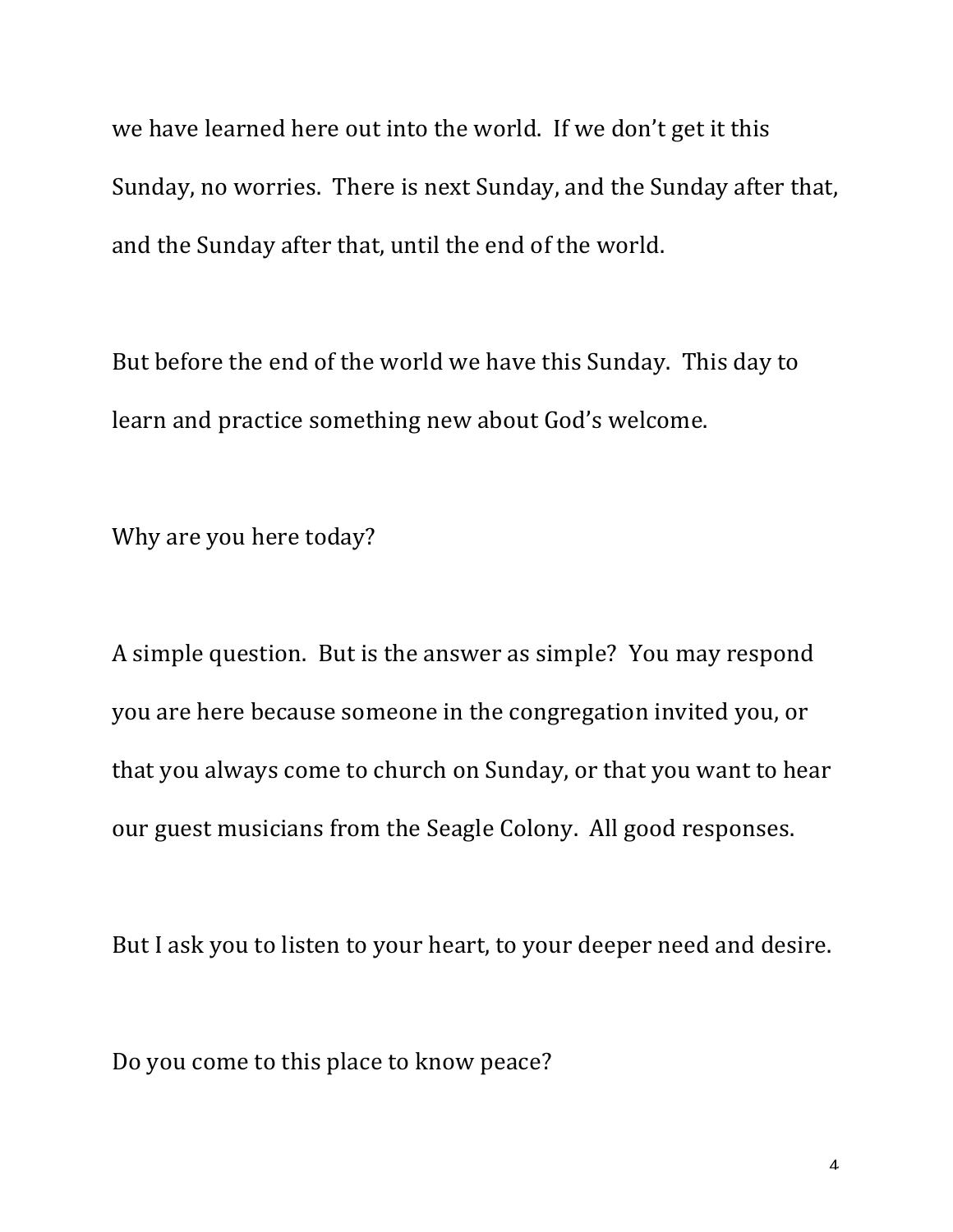God welcomes you.

Do you come to this table to experience community and friendship?

God welcomes you.

Do you come to worship to nourish a vision of hope that can be lost as you live your daily life?

God welcomes you.

What is that deep yearning that brought you through those doors this morning?

God welcomes you.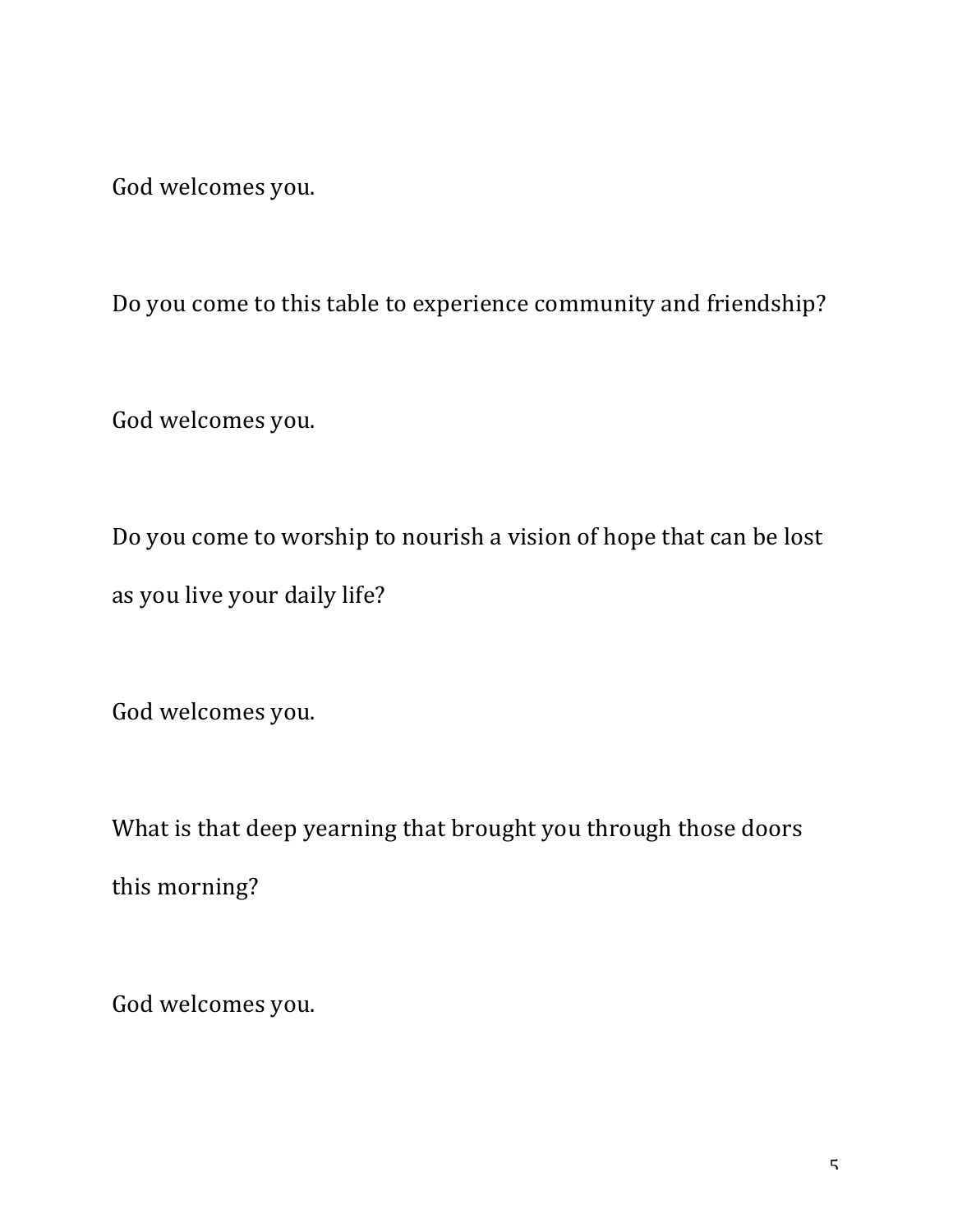To be welcomed not in spite of our need, but because of our need, is an expression of God's community. And that is such a different vision of the worth of the individual than the ways we so often value ourselves, and those around us. In our society we are prized for our youth, our beauty, our money, our connections to the powerful, our control. But look around you. We are all welcomed here this morning by God. I know not everyone here this morning are BFFs, best friends forever. I know that some of us grate on each other, that we are more than aware of the imperfections of one another. Our faith doesn't ask us to plaster over those feelings, to deny the ways we are challenging to each other. To be a member of a church doesn't magically make us all more patient, more forgiving, and less annoying. What it does ask us to do is to commit to continuing to work together towards God's dream of peace and equality in our world. Look around you, think of a person in this room who might be really challenging for you to interact with. God has welcomed that person, not inspite of their failings and their quirks, but because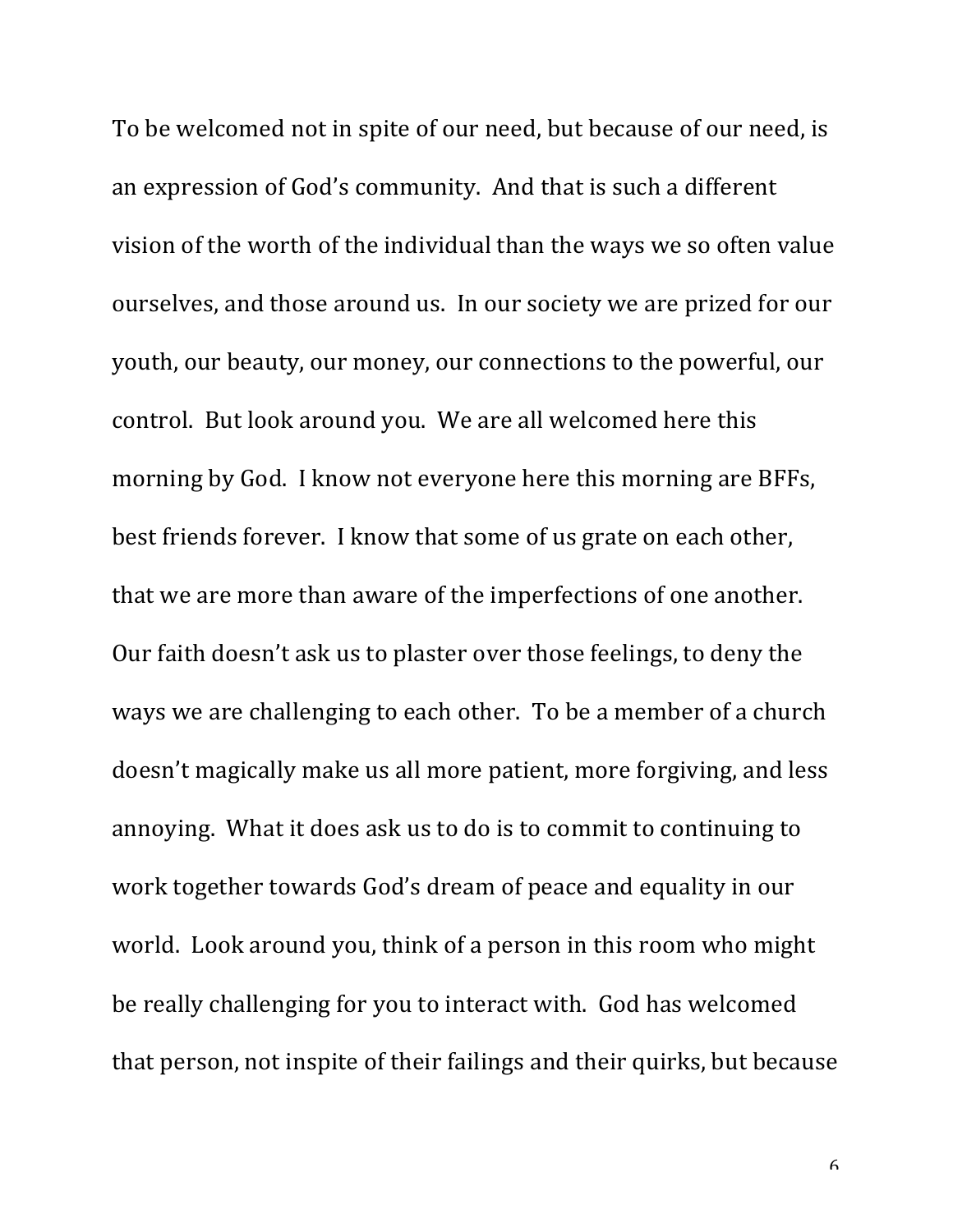of them. And God is asking **you** to welcome that person. Look around you, think of a person in this room you may not know very well, or who may be completely new to you. God has welcomed that person. God is asking **you** to welcome that person.

And the 24 million dollar question is, how will we respond to God's request? How will we welcome the person who we're not especially fond of, or the person who is new, or the person we don't know and only see at church?

We can respond as simply as making it a point to say hello at coffee hour.

We can respond as simply as sitting next to someone in worship we might not usually sit next to.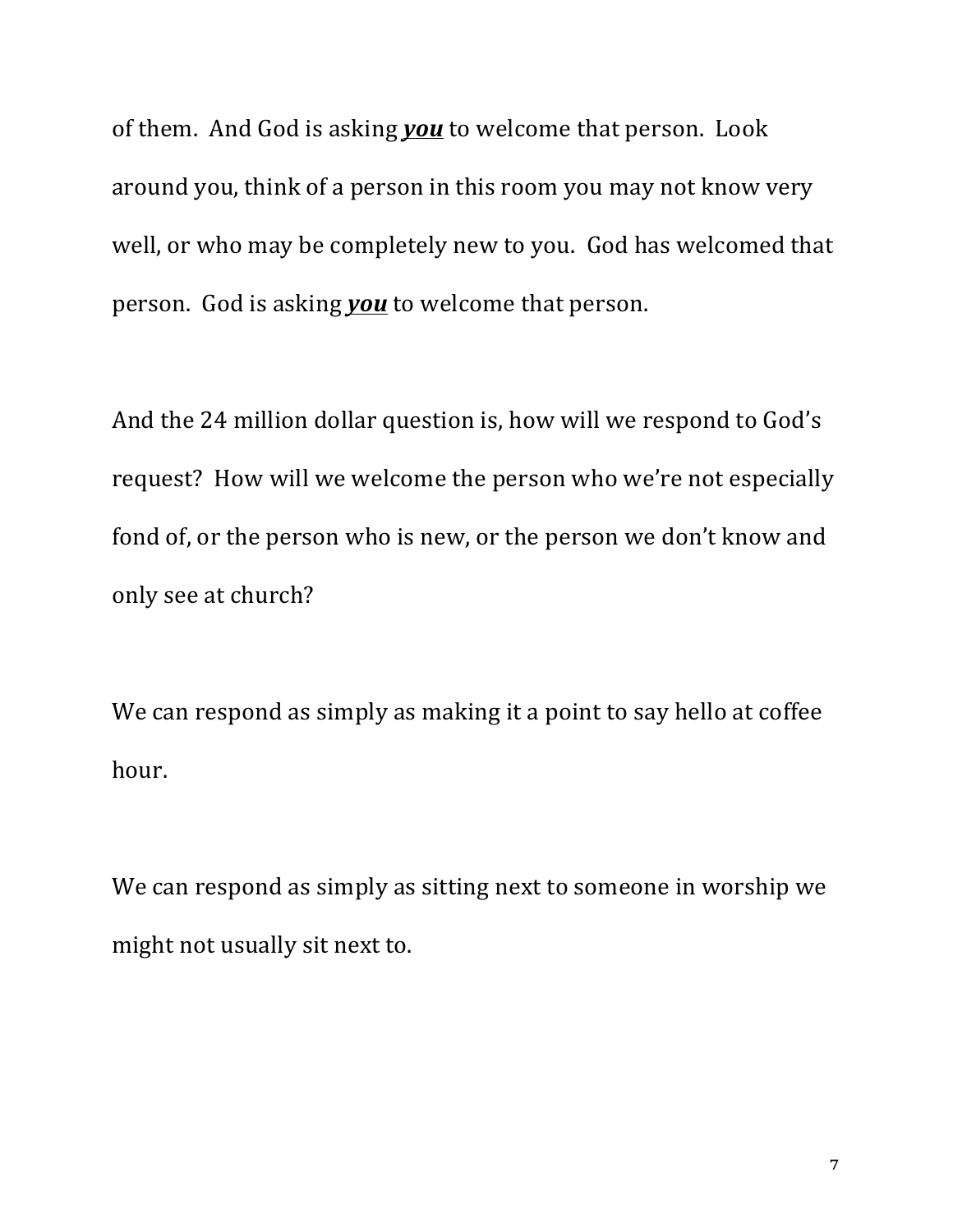We can respond as simply as volunteering to usher with someone who is new to the congregation.

How can we respond to God's request? We can respond in many small and simple ways. For it is within the small and simple that we prepare for the large and the complex.

Welcoming each other, and welcoming those who are not yet with us, is hard work. It's soul work on each of our parts. It's work that asks us to change, and make room for each other at God's table. It asks us to look critically at ourselves. It asks us in humility to give up our power in favor of the other. And it's work that requires the courage to speak our truths, and receive those truths that other's share with us openly and with grace.

And that's why worship is a kind of spiritual boot camp, a kind of rehearsal for the Kingdom. It's not easy, and it asks a lot from each